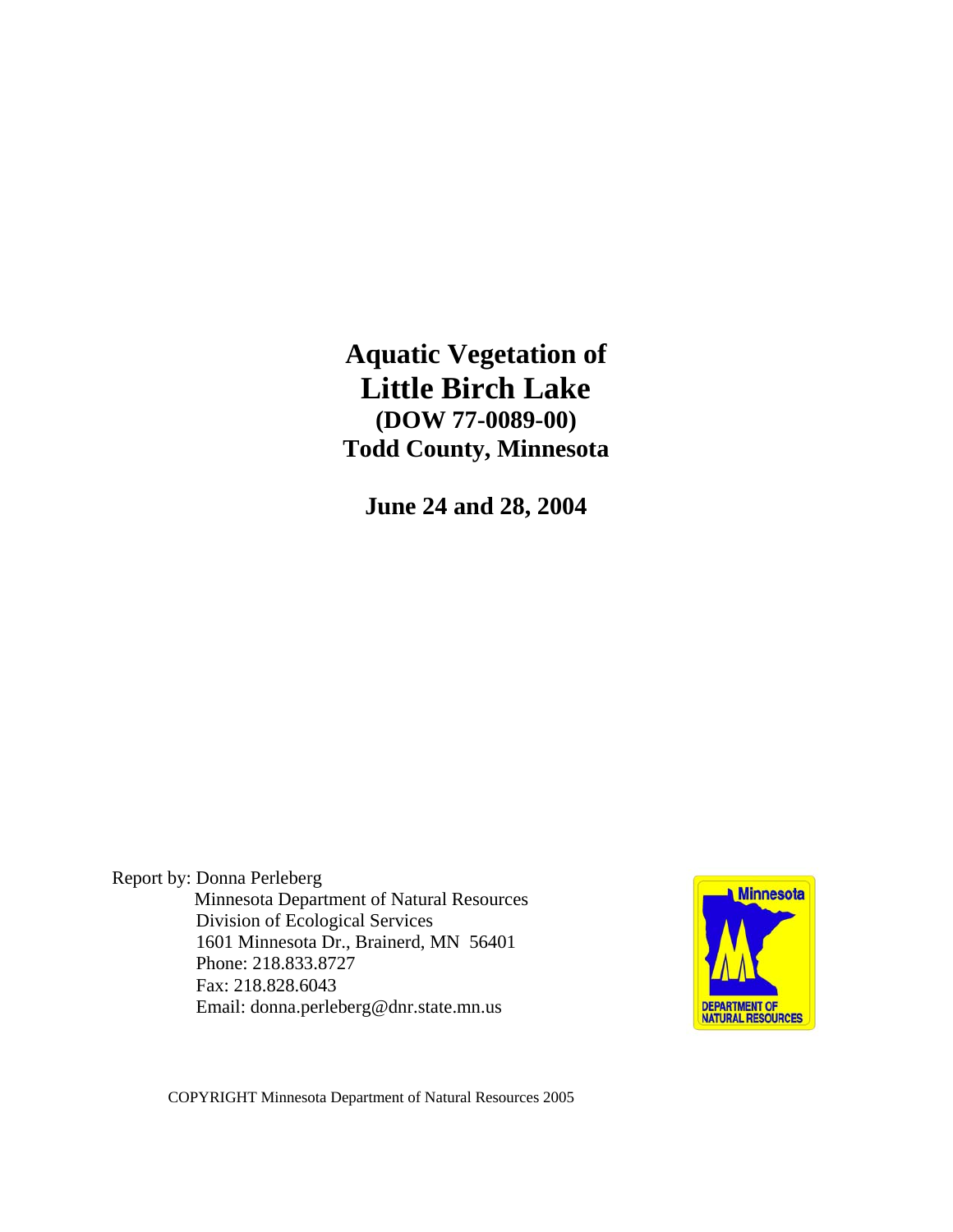## **Acknowledgments**

**2004 Lake sampling:** Nicole Brown and Joe Backowski MnDNR Division of Ecological Services, Brainerd

**Data entry:** Nicole Brown

**Funding:** Collection of these data was made possible by support from the Heritage Enhancement Fund.

**Report contributors**: Emergent vegetation beds were mapped in 1999 by Carl Bublitz, MnDNR Fish and Wildlife Division, Little Falls Area Fisheries.

**Report review:** Audrey Kuchinski, MnDNR Fish and Wildlife Division, Central Region Aquatic Plant Management Specialist, Little Falls. Steve Enger, MnDNR Ecological Services, St. Paul

#### **This report should be cited as:**

Perleberg, D. 2005. Aquatic vegetation of Little Birch Lake (DOW 77-0089-00), Todd County, Minnesota, June 24 and 28, 2004. Minnesota Department of Natural Resources, Ecological Services Division, 1601 Minnesota Dr., Brainerd, MN 56401. 15 pp.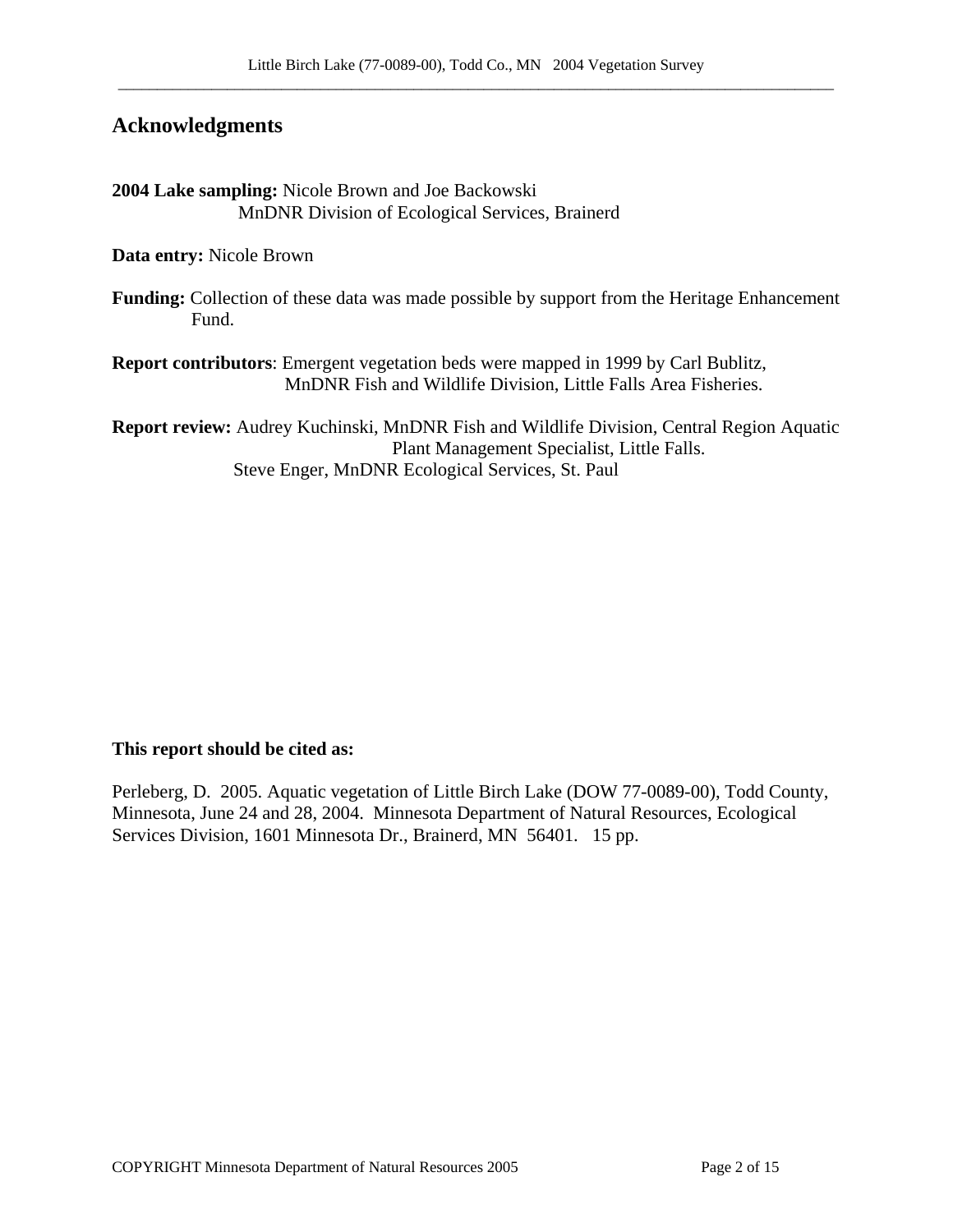# **Summary**

An aquatic vegetation survey of Little Birch Lake (77-0089-00), Todd County, Minnesota, was conducted on June 24 and 28, 2004. Twenty-seven native aquatic plant species were identified. Plants were found to a depth of 13 feet but most species were restricted to depths less than six feet. Hardstem bulrush (*Scirpus acutus*) was found in 28 percent of the sites and formed extensive beds in the shallow north end of the lake. Muskgrass (*Chara* sp.) dominated the submerged plant community and was found in 51 percent of the sites. Other common submerged species were coontail (*Ceratophyllum demersum)* (16 percent frequency), sago pondweed (*Stuckenia pectinata*) (11 percent), Illinois pondweed (*Potamogeton illinoensis*) (11 percent), Canada waterweed (*Elodea canadensis*) (11 percent) and northern watermilfoil (*Myriophyllum sibiricium*) (9 percent). Two non-native submerged species, curly-leaf pondweed *(Potamogeton crispus)* and Eurasian watermilfoil (*Myriophyllum spicatum*) were present in the lake but were not common.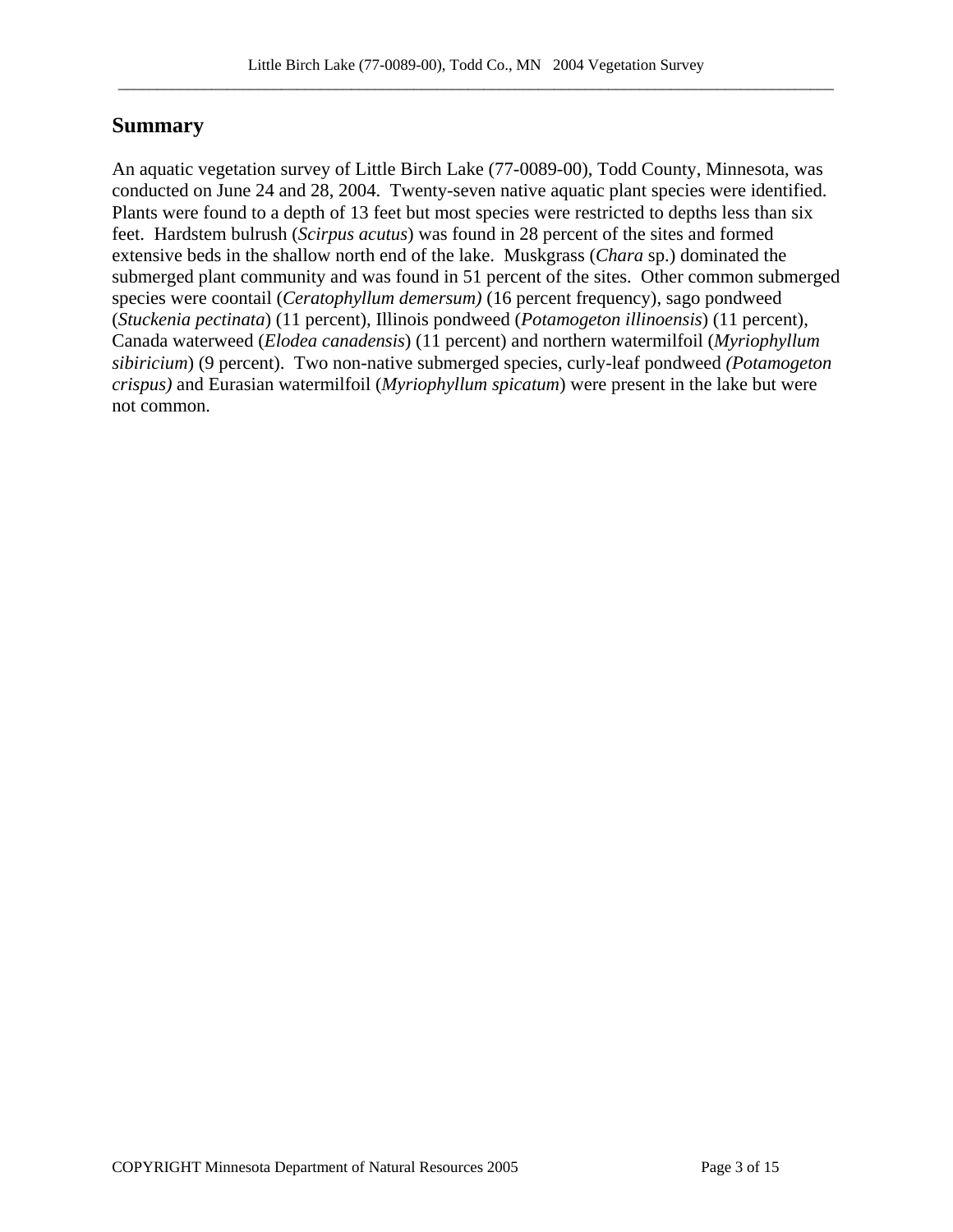## **Introduction**

#### **Lake Description**

Little Birch Lake (DOW 77-0023-00) is located about 13 miles southeast of the town of Long Prairie, Todd County, Minnesota. It occurs within the ecological region known as the [Eastern Broadleaf Forest](http://www.dnr.state.mn.us/ecs/broadleaf/index.html)  [Province,](http://www.dnr.state.mn.us/ecs/broadleaf/index.html) which is the transition zone between the western prairie region and the true forest region to the northeast (Fig. 1).

Little Birch Lake is within the Sauk River Watershed and receives inflow from several unnamed streams. Little Birch Lake outlets to Adley Creek which then flows south to Sylvia Lake and then to the Sauk River; the Sauk River flows south and then east to the Mississippi River (Fig. 2). Within the Sauk River



Watershed there are 50 lakes that are at least 100 acres in area and over half of these lakes contain at least one non-native aquatic plant species. Curly-leaf pondweed (*Potamogeton* 

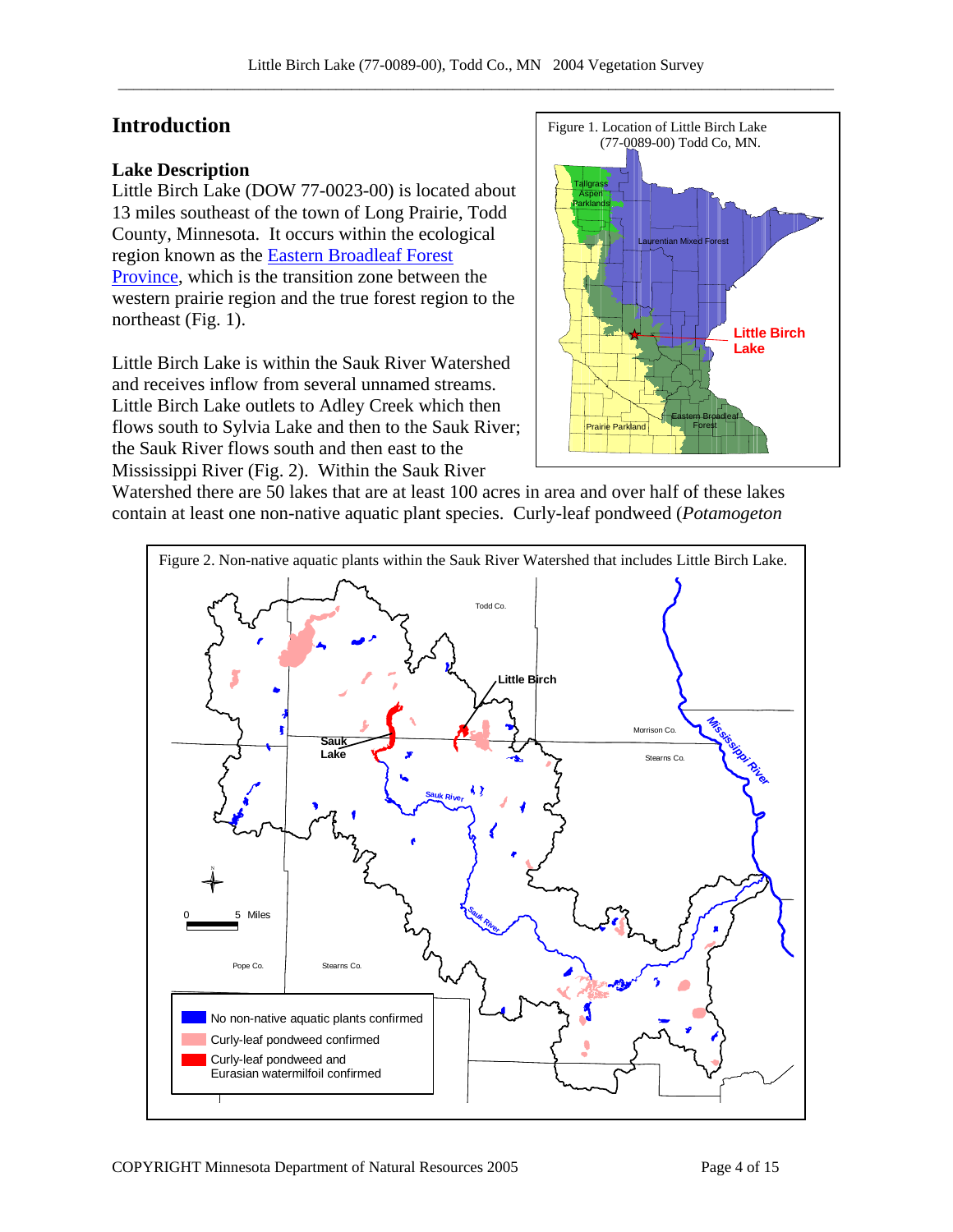

*crispus*) has been recorded in at least 54 percent of these waterbodies and Eurasian watermilfoil (*Myriophyllum spicatum*) has been confirmed in two lakes, Sauk Lake and Little Birch (Fig. 2).

Prior to European settlement, the uplands of the Sauk River Watershed were predominantly forested with a mix of sugar maple, basswood and other hardwoods and some opening of tallgrass prairie. Today, uplands on the south end of the Litte Birch Lake remain primarily forested and land on the north end of the lake has been converted to agriculture (Fig. 3). The lake is heavily developed with residential homes and a public boat access is located on the northwest end of the lake.

Little Birch Lake has a surface area of about 838 acres and a maximum depth of 89 feet. Only 33 percent of the lake is shallow, with depths of 15 feet or less (Fig. 3). The major shallow zones occur at the north end of the lake and the extreme south tip and other shores have steep drop-offs with a narrow band of shallow water.

The lake is described as mesotrophic (moderate nutrients) with moderate water clarity as indicated by the 1994 to 2004 mean summer Secchi depth of 8.1 feet (MPCA 2004). Shoal substrates are mostly sand with minor components of gravel, rubble, muck and bolder (MnDNR Lake Files). The 1969 lake report noted that carp were beginning to become very abundant in the lake and mid-summer algal blooms are consistently noted in previous surveys (MnDNR Lake Files).

The MnDNR has previously conducted vegetation surveys of Little Birch Lake in 1948, 1969, 1981, and 1999. Historically, aquatic plants have been recorded to depths of 14 to 15 feet and the 1948 survey clarifies that most plants were found between depths of eight to 10 feet. Common native species included hardstem bulrush (*Scirpus acutus*), muskgrass (*Chara* sp.), coontail (*Ceratophyllum demersum*), Canada waterweed (*Elodea canadensis*), northern watermilfoil (*Myriophyllum sibiricum*), flatstem pondweed (*Potamogeton zosteriformis*) and narrow-leaf pondweed (*Potamogeton* sp.) (MnDNR Lake Files). The non-native species, Curly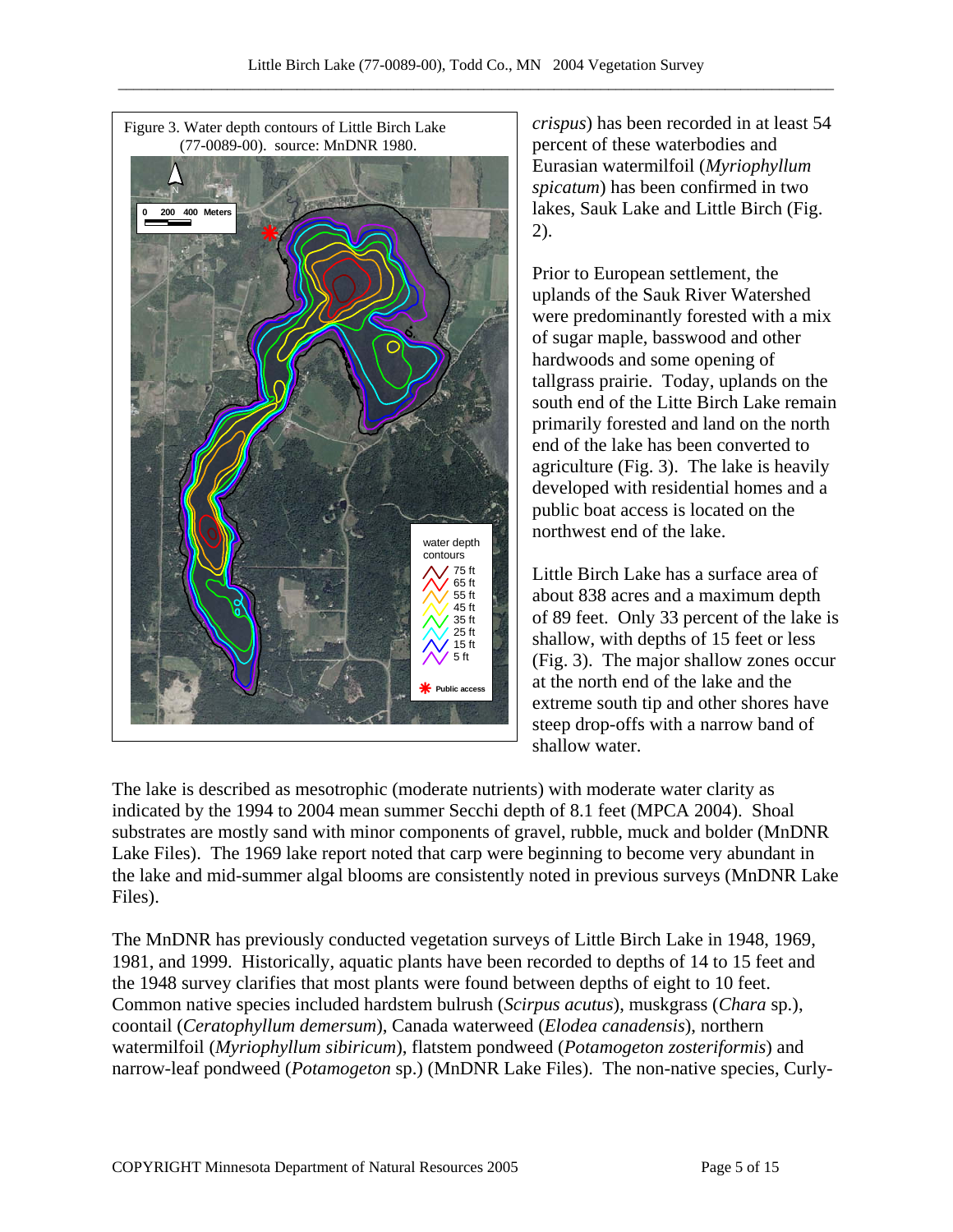leaf pondweed (*Potamogeton crispus*) was reported in 1969 and Eurasian watermilfoil (*Myriophyllum spicatum*) was confirmed in 2003.

MnDNR Fisheries staff mapped the boundaries of major emergent plant beds in 1999. A GPS and a motorboat were used to map bulrush stands in the field. Cattail beds were mapped in a GIS using 1999 color infrared aerial photographs.

## **Vegetation Survey Objectives**

The purpose of 2004 vegetation survey of Little Birch Lake was to describe the current aquatic plant community including:

- 1) Estimate the maximum depth of rooted vegetation
- 2) Estimate the percent of the lake occupied by rooted vegetation
- 3) Record the aquatic plant species that occur in the lake
- 4) Estimate frequencies of occurrence of individual species
- 5) Develop distribution maps for the

# **Methods**

A Point-Intercept vegetation survey of Little Birch Lake was conducted on June 24 and 28, 2004 following the methods described by Madsen (1999).

A Geographic Information System (GIS) was used to generate sample points across the lake surface in a 80 meter by 80 meter grid. Survey waypoints were created and downloaded into a Global Positioning System (GPS) receiver. In the field, surveyors sampled to a depth of 20 feet for at total of 169 sample sites (Fig. 4). A shoal area, approximately 250 meters in length, on the east shore, was not surveyed to avoid disturbing the bulrush and other vegetation in this shallow area.

The GPS unit was used to navigate the boat to each sample point. One side of the boat was designated as the sampling area. At each site, water depth was recorded in one foot increments using a measured stick in water depths less than eight feet and an electronic depth finder in water depths greater than eight feet. The surveyors

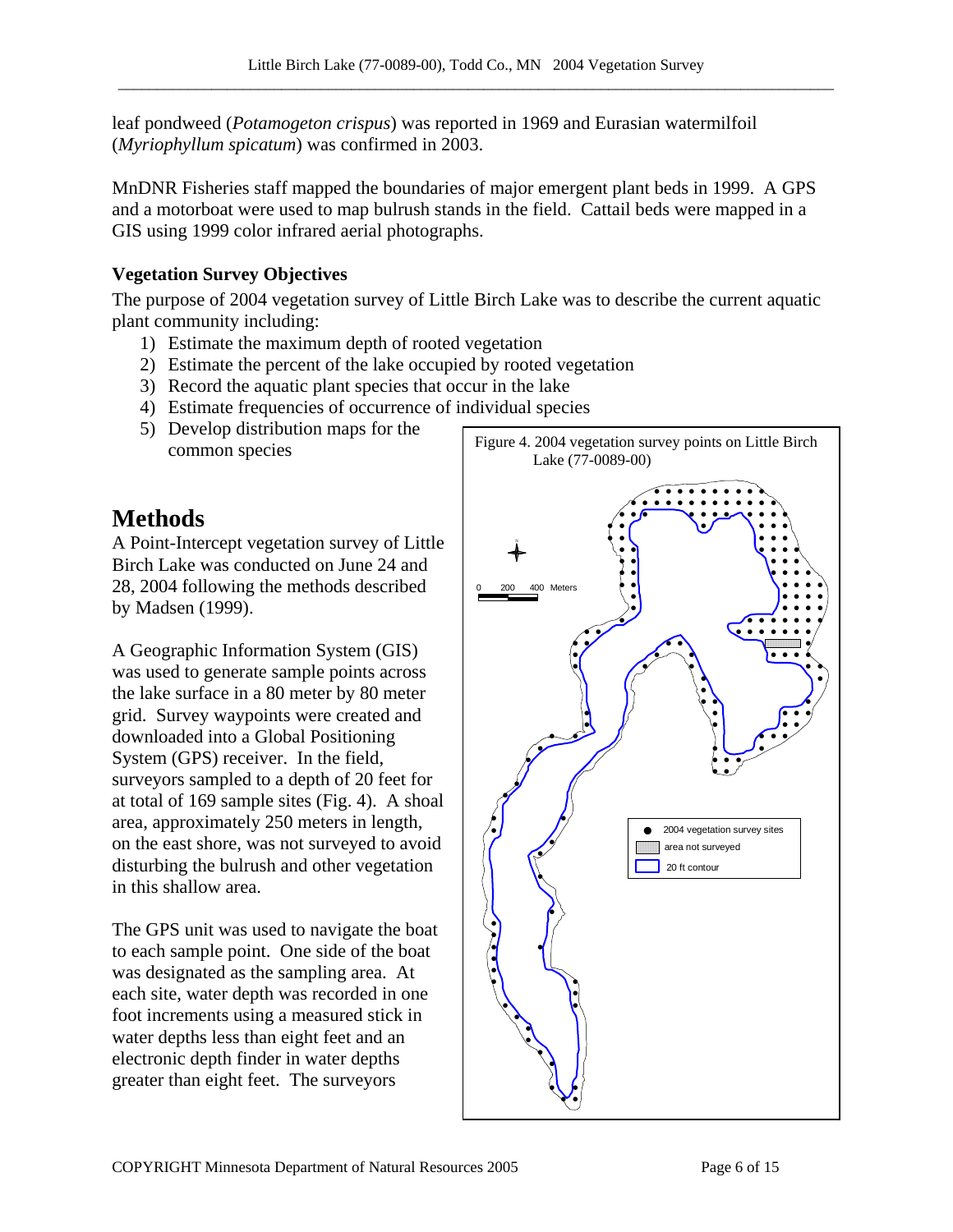

Data were entered into a Microsoft Access database and frequency of occurrence was calculated for each species as the number of sites in which a species occurred divided by the total number of sample sites. Frequency was calculated for the entire area from shore to 20 feet and sampling points were also grouped by water depth and separated into five depth zones for analysis: 0 to 5 feet, and 6 to 10 feet, 11 to 15 feet, 16 to 20 feet.

## *Example:*

In Little Birch Lake there were 169 samples sites in the zone from shore to the 20 feet depth. Coontail occurred in 27 of those sites.

Frequency of coontail in the shore to 20 ft zone of Little Birch Lake =  $27/169$  (\*100) =  $16\%$ 

# **Results**

**Percent of sites with vegetation and maximum depth of vegetation** 

Within the zone from shore to 20 feet, 60 percent of the sites

Figure 5. Sampling rake recorded all plant species found within a one meter squared sample site at the pre-designated side of the boat. A doubleheaded, weighted garden rake, attached to a rope (Fig. 5) was used to survey vegetation not visible from the surface. Nomenclature followed Crow and Hellquist (2000). Voucher specimens were collected for most plant species and are stored at the MnDNR in Brainerd.

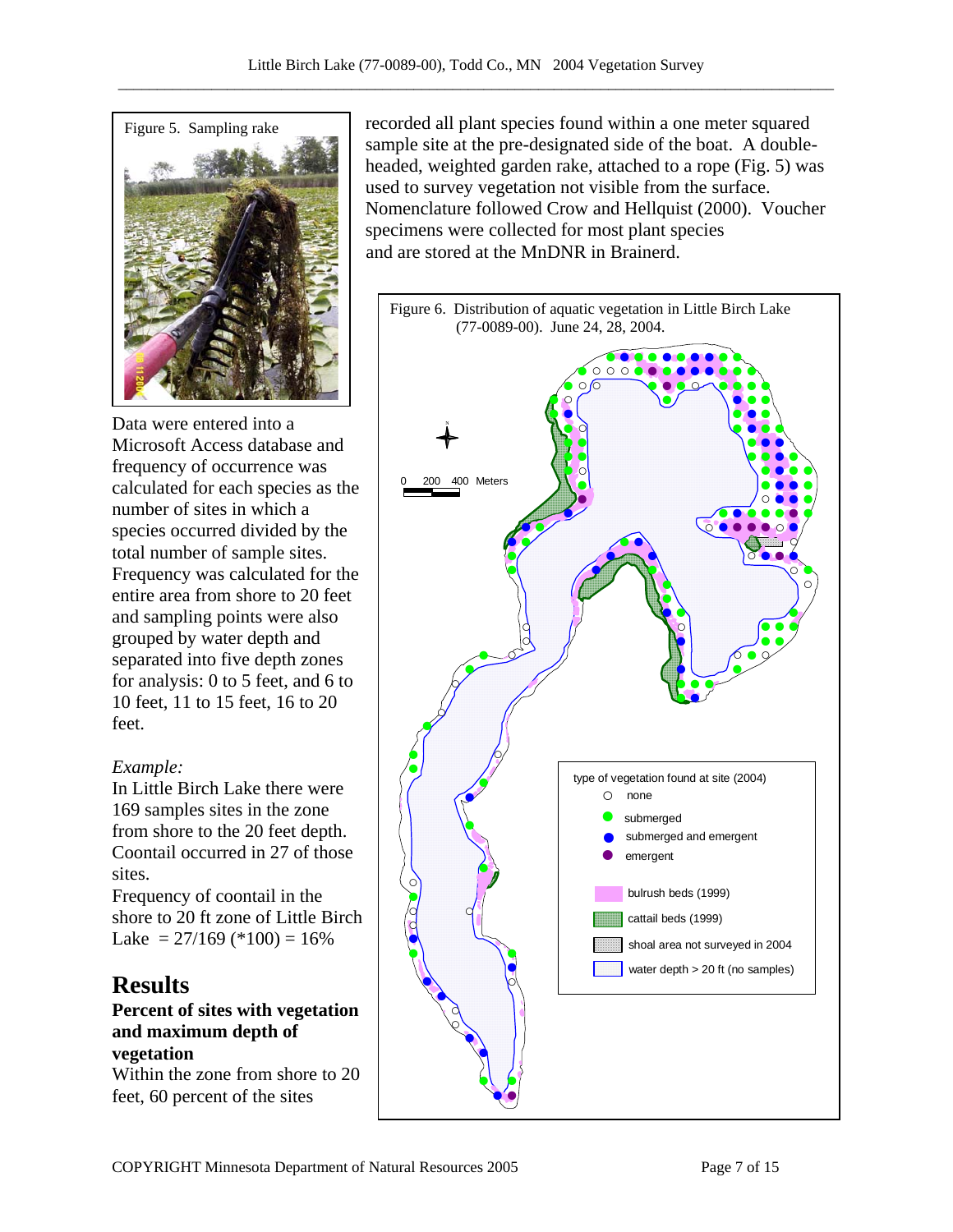0%

20%

40%

contained vegetation and plants were concentrated in the north end of the lake (Fig. 6).

Vegetation was found to a maximum depth of 13 feet and plants were most abundant in the zone from shore to a depth of five feet where 74 percent of the sites were vegetated (Fig. 7). In depth from 11 to 15 feet, only 13 percent of the sites contained vegetation.

#### **Number of species recorded**

A total of 27 native aquatic plant species were recorded in Little Birch Lake including three emergent, three floating-leaved, three freefloating and 18 submerged species (Table 1). Two nonnative submerged species, Curly-leaf pondweed (*Potamogeton crispus*) and Eurasian watermilfoil (*Myriophyllum spicatum*) were also found.

## **Emergent and floating-leaf plants**

The highest number of plant

species was found in the zone from shore to a depth of five feet, where all species were found (Fig. 8). Emergent, floating-leaf and free-floating species were confined to this shallow zone and often co-occurred with submerged species (Fig. 6). Within this depth zone, 56 percent of the sites contained at least one floating-leaf or emergent species. [Bulrush](http://www.dnr.state.mn.us/aquatic_plants/emergent_plants/bulrushes.html) (*Scirpus acutus*) was the most common emergent plant and was found in 38 percent of the sites between shore and the five feet depth (Fig 9). [Yellow waterlily](http://www.dnr.state.mn.us/aquatic_plants/floatingleaf_plants/spatterdock.html) (*Nuphar variegata*) was the most frequently occurring floating-leaf plant and was found in 20 percent of the sites in that zone (Fig 9). Bulrush and yellow waterlily were primarily found in the shallow areas of the north end of the lake (Fig. 10).

#### **Submerged plants – native**

Submerged plants were found at all depth zones to a maximum depth of 13 feet but most submerged species were found in depths less than six feet (Fig. 8). The most frequently



Figure 8. Number and types of species found at each depth zone. Little Birch Lake (77-0089-00), June 24, 28, 2004

0 to 5 6 to 10 11 to 15 16 to 20 **water depth (ft)**

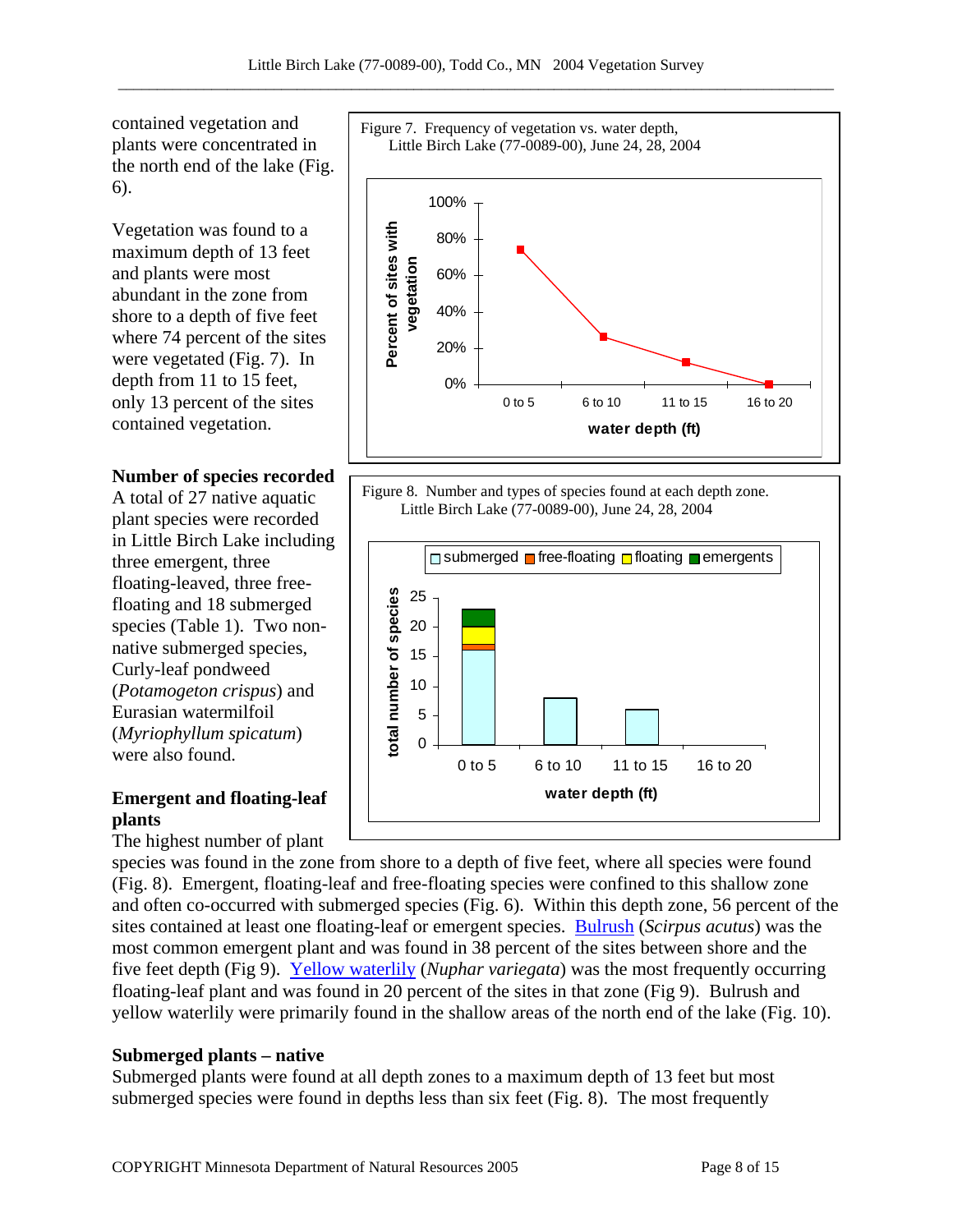#### **Table 1. Aquatic Plants of Little Birch, Todd County (77-0089-00) 2004**

|                                                                                                                                                                          |                        |                              |             | 169 sample sites |  |
|--------------------------------------------------------------------------------------------------------------------------------------------------------------------------|------------------------|------------------------------|-------------|------------------|--|
| <b>Life Forms</b>                                                                                                                                                        | <b>Common Name</b>     | <b>Scientific Name</b>       | Voucher     | Frequency        |  |
| <b>SUBMERGED - ANCHORED</b>                                                                                                                                              | Muskgrass              | Chara sp.                    | $\mathbf X$ | 51               |  |
| These plants grow primarily                                                                                                                                              | Coontail               | Ceratophyllum demersum       | $\mathbf X$ | 16               |  |
| under the water surface. Upper<br>leaves may float near the surface<br>and flowers may extend above<br>the surface. Plants are rooted or<br>anchored to the lake bottom. | Sago pondweed          | Stuckenia pectinata          |             | 11               |  |
|                                                                                                                                                                          | Illinois pondweed      | Potamogeton illinoensis      |             | 11               |  |
|                                                                                                                                                                          | Waterweed group        | Elodea sp.                   |             | 11               |  |
|                                                                                                                                                                          | Native milfoil - unk   | Myriophyllum sp.             | $\mathbf X$ | 9                |  |
|                                                                                                                                                                          | Flatstem pondweed      | Potamogeton zosteriformis    |             | $\overline{8}$   |  |
|                                                                                                                                                                          | <b>Bushy</b> pondweed  | Najas flexilis               | $\mathbf X$ | $\overline{7}$   |  |
|                                                                                                                                                                          | Wild celery            | Vallisneria americana        |             | 6                |  |
|                                                                                                                                                                          | Greater bladderwort    | Utricularia vulgaris         | $\mathbf X$ | 6                |  |
|                                                                                                                                                                          | Curly-leaf pondweed    | <b>Potamogeton crispus</b>   |             | 5                |  |
|                                                                                                                                                                          | Clasping leaf pondweed | Potamogeton richardsonii     |             | $\overline{3}$   |  |
|                                                                                                                                                                          | Narrow-leaf pondweed   | Potamogeton sp.              |             | $\overline{3}$   |  |
|                                                                                                                                                                          | White water buttercup  | Ranunculus sp.               | $\mathbf X$ | $\overline{3}$   |  |
|                                                                                                                                                                          | Largeleaf pondweed     | Potamogeton amplifolius      |             | $\mathbf{1}$     |  |
|                                                                                                                                                                          | Marestail              | Hippuris vulgaris            | $\mathbf X$ | 1                |  |
|                                                                                                                                                                          | American brooklime     | Veronica americana           | $\mathbf X$ | present*         |  |
|                                                                                                                                                                          | White-stem pondweed    | Potamogeton praelongus       | $\mathbf X$ | present          |  |
|                                                                                                                                                                          | Variable pondweed      | Potamogeton graminues        | $\mathbf X$ | present          |  |
|                                                                                                                                                                          | Unknown1               |                              |             | 1                |  |
|                                                                                                                                                                          | Unknown2               |                              |             | 1                |  |
|                                                                                                                                                                          | Eurasian watermilfoil  | <b>Myriophyllum spicatum</b> |             | present          |  |
|                                                                                                                                                                          |                        |                              |             |                  |  |
| FREE-FLOATING                                                                                                                                                            | Star duckweed          | Lemna trisulca               |             | $\overline{2}$   |  |
| These plants float on the water                                                                                                                                          | Greater duckweed       | Spirodela polyrhiza          |             | $\mathbf{1}$     |  |
| and drift with water currents.                                                                                                                                           | Lesser duckweed        | Lemna minor                  | $\mathbf X$ | present          |  |
|                                                                                                                                                                          |                        |                              |             |                  |  |
| <b>FLOATING</b><br>These plants are rooted in the lake<br>bottom and have leaves that float on                                                                           | Yellow waterlily       | Nuphar variegata             |             | 15               |  |
|                                                                                                                                                                          | White waterlily        | Nymphaea odorata             |             | $\sqrt{5}$       |  |
| the water surface. Many have                                                                                                                                             | Floating leaf pondweed | Potamogeton natans           |             | $\mathbf{1}$     |  |
| colorful flowers that extend above                                                                                                                                       |                        |                              |             |                  |  |
| the water                                                                                                                                                                |                        |                              |             |                  |  |
|                                                                                                                                                                          |                        |                              |             |                  |  |
| <b>EMERGENT</b>                                                                                                                                                          | <b>Bulrush</b>         | Scirpus sp.                  |             | 28               |  |
| These plants extend well above                                                                                                                                           | Wild Rice              | Zizania palustris            |             | $\overline{2}$   |  |
| the water surface and are usually                                                                                                                                        | Cattail                | Typha sp                     |             | $\mathbf{1}$     |  |
| found in shallow water, near                                                                                                                                             |                        |                              |             |                  |  |
| shore.                                                                                                                                                                   |                        |                              |             |                  |  |

Frequency calculated for zone from shore to 20 feet depth Frequency  $=$  percent of sites in which species occurred

\* present indicates plant was found during survey but did not occur within a specific sample site.

\*\*Potamogeton freisii was identified in the lake but it is not known whether all narrowleaf pondweeds found were P. freisii. Therefore, Potamogeton sp. was recorded in the database.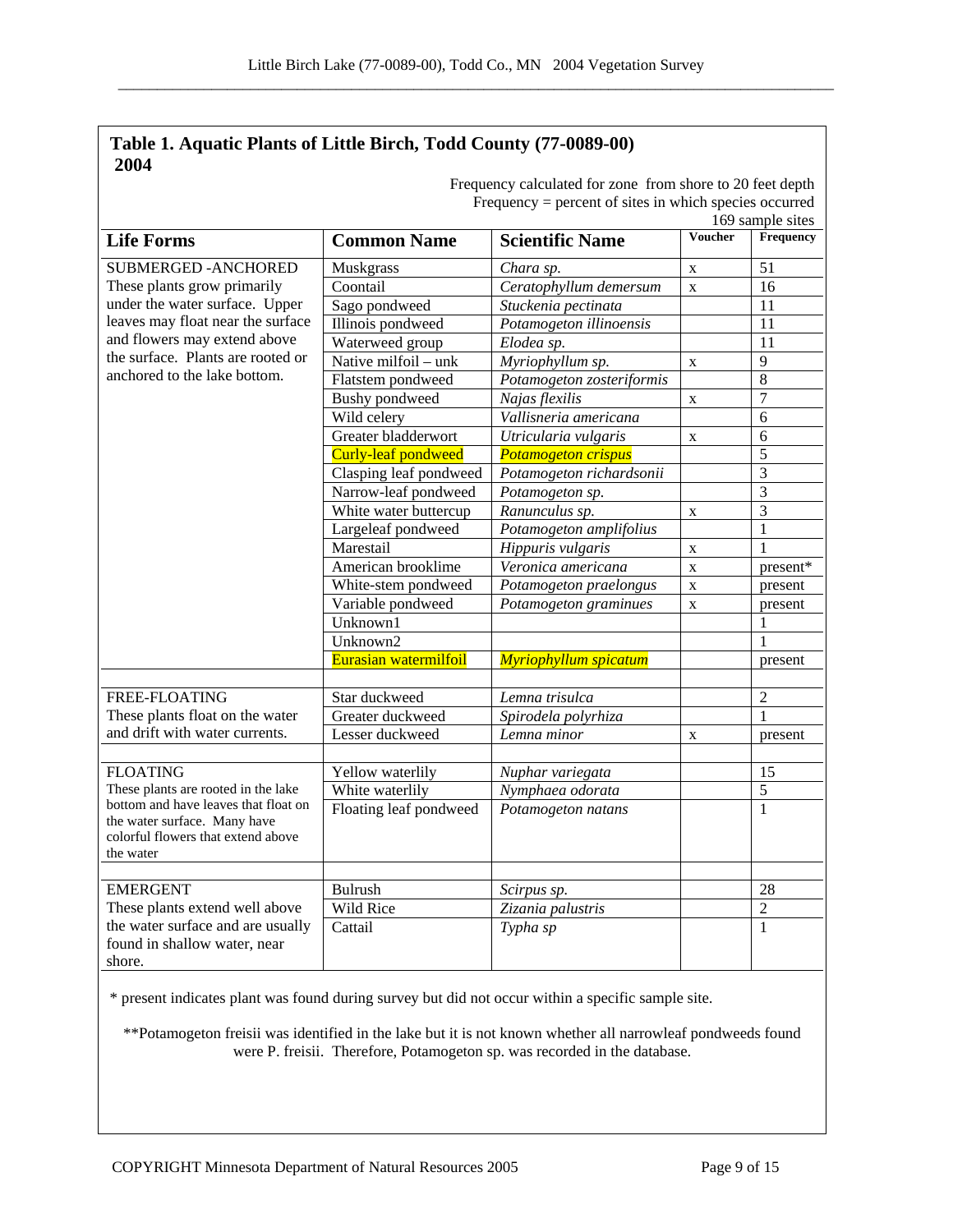

occurring submerged species were muskgrass (*Chara* sp.), coontail (*Ceratophyllum demersum*), sago pondweed (*Stuckenia pectinata*), Canada waterweed (*Elodea canadensis*), Illinois pondweed (*Potamogeton illinoensis*), and northern watermilfoil (*Myriophyllum sibiricum*).

[Muskgrass](http://www.dnr.state.mn.us/aquatic_plants/algae/chara.html) (*Chara* sp.) was the most frequent species in Little Birch Lake, where it was found in 51 percent of the sample sites (Table 1). It dominated the zone from shore to a depth of 10 feet (Fig. 9). Muskgrass is a submerged, macroscopic algae that is common in many hardwater Minnesota lakes. It is named for its characteristic musky odor. Because this species does not form true stems, it is a low-growing plant, often found entirely beneath the water surface where it may form low "carpets" on the lake bottom. Muskgrass is adapted to variety of substrates and is often the first species to invade open areas of lake bottom where it can act as a sediment stabilizer. In Little Birch Lake, muskgrass occurred around the entire shore, including sites where no other species were found (Fig. 10).

[Coontail](http://www.dnr.state.mn.us/aquatic_plants/submerged_plants/coontail.html) (*Ceratophyllum demersum*) occurred in 16 percent of the sample sites (Table 1). Coontail is the most common submerged flowering plant in the state. This perennial grows entirely submerged and is adapted to a broad range of lake conditions, including turbid water. It is often found growing in deeper water than other native species because it is more tolerant of low light conditions. In Little Birch Lake, coontail occurred at all depth zones to a maximum of 13 feet and it was the most common species found in depths greater than 10 feet (Fig 9). Coontail was scattered around the lake (Fig. 10).

[Narrow-leaf pondweeds](http://www.dnr.state.mn.us/aquatic_plants/submerged_plants/narrowleaf_pondweeds.html) (*Stuckenia pectinata, Potamogeton zosteriformis, Potamogeton* sp., and *Potamogeton natans*) were present in 21 percent of the sites (Fig. 9) and occurred mainly in the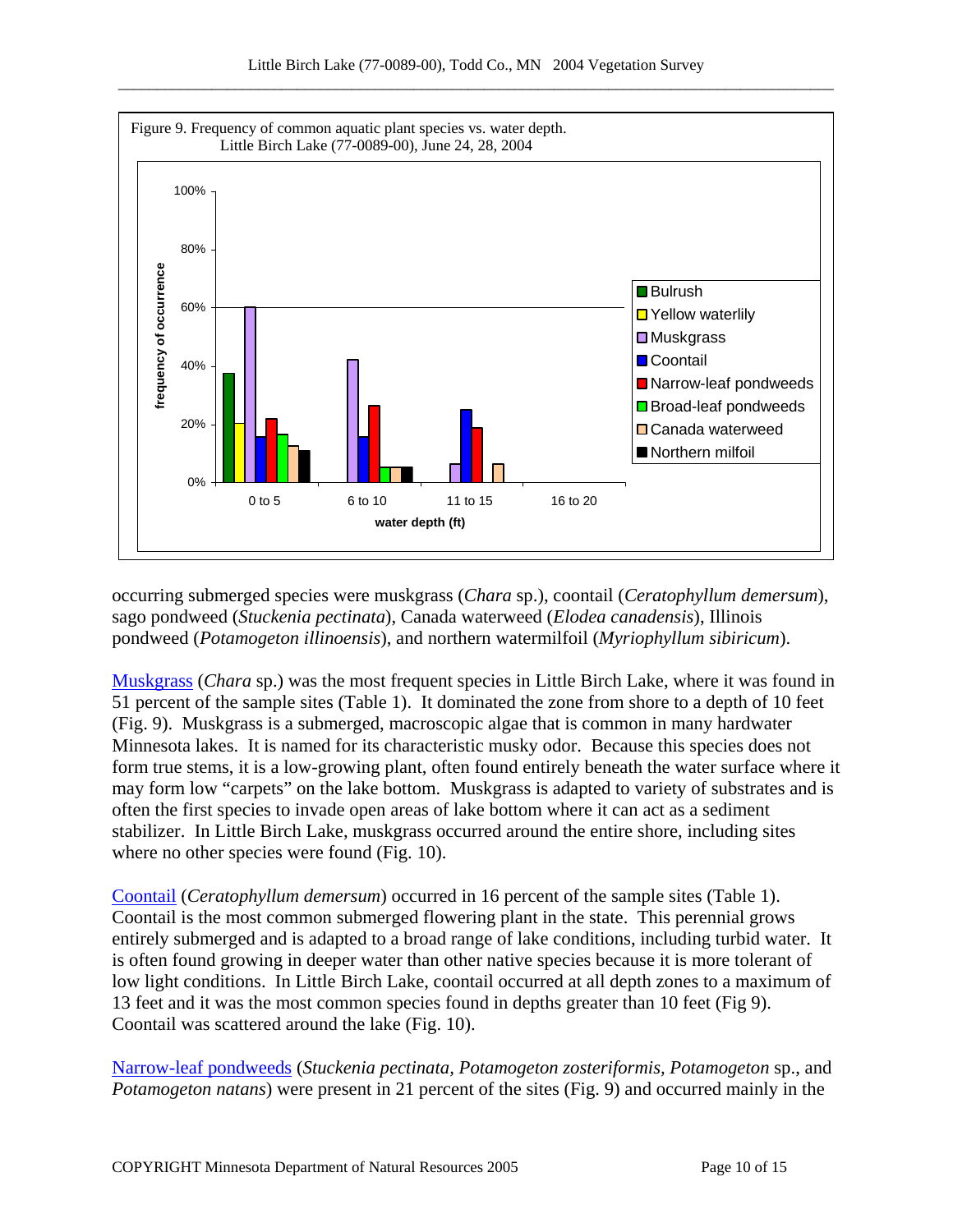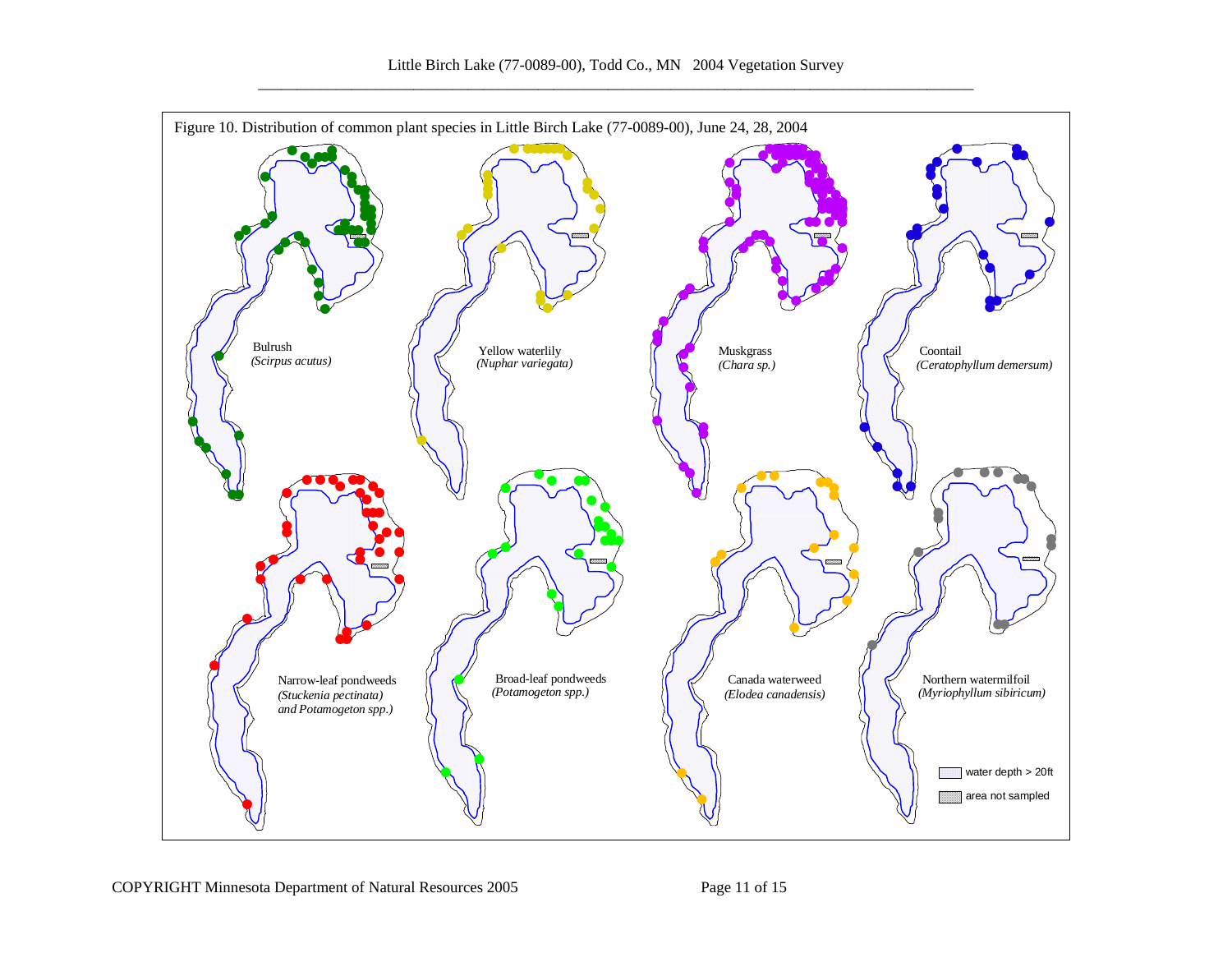north end of the lake (Fig. 10). Sago pondweed (*Stuckenia pectinata*) was the most common and occurred with a frequency of 11 percent (Table 1). As with coontail, sago pondweed is tolerant of lower light levels and was one of the few species found beyond the 10 feet depth (Fig. 9).

[Broad-leaf pondweeds](http://www.dnr.state.mn.us/aquatic_plants/submerged_plants/broadleaf_pondweeds.html) (*Potamogeton amplifolius, P. illlinoensis, P. richarsonii, P. praelongus, P. gramineus*) are sometimes referred to as "cabbage" plants because of their broad underwater leaves. These plants were found in 13 percent of the sites and Illinois pondweed (*P. illinoensis*) was the most common, occurring in 11 percent of the sites (Table 1). Most broad-leaf pondweeds prefer clear water and high light levels and in Little Birch Lake, they were well distributed around the lake (Fig. 10) but were most common in depths less than six feet (Fig. 9).

[Canada waterweed](http://www.dnr.state.mn.us/aquatic_plants/submerged_plants/canada_waterweed.html) (*Elodea canadenis*) had a frequency of 11 percent (Table 1). This submerged perennial prefers soft substrates and is tolerant of turbidity. In Little Birch Lake it occurred to a depth of 13 feet (Fig 9) and often co-occurred with coontail and sago pondweed (Fig. 10).

[Northern watermilfoil](http://www.dnr.state.mn.us/aquatic_plants/submerged_plants/northern_watermilfoil.html) (*Myriophyllum sibiricum*) was found in nine percent of the sites (Table 1) and occurred to a depth of seven feet (Fig. 9). This native milfoil closely resembles the nonnative Eurasian watermilfoil in appearance but the native milfoil is not as tolerant of turbidity as is the non-native milfoil.

All other native species were found in less than 9 percent of the sample sites (Table 1) and were found in depths less than six feet.

Several unique native submerged species were located in Little Birch Lake including marestail (*Hippuris vulgaris*) (Fig. 11) and American brooklime (*Veronica americana*) (Fig. 12). Both species are often associated with cold water streams or springs and neither species was common in the lake.



## **Submerged plants – non-native**

[Curly-leaf pondweed](http://www.dnr.state.mn.us/aquatic_plants/submerged_plants/curlyleaf_pondweed.html) (*Potamogeton crispus*) occurred in only five percent of the sites (Table 1) and was found in water depths of two to four feet in both the north and southwest ends of the lake (Fig. 13).

[Eurasian watermilfoil](http://www.dnr.state.mn.us/invasives/aquaticplants/milfoil/index.html) (*Myriophyllum spicatum*) was not found in any of the sample sites but was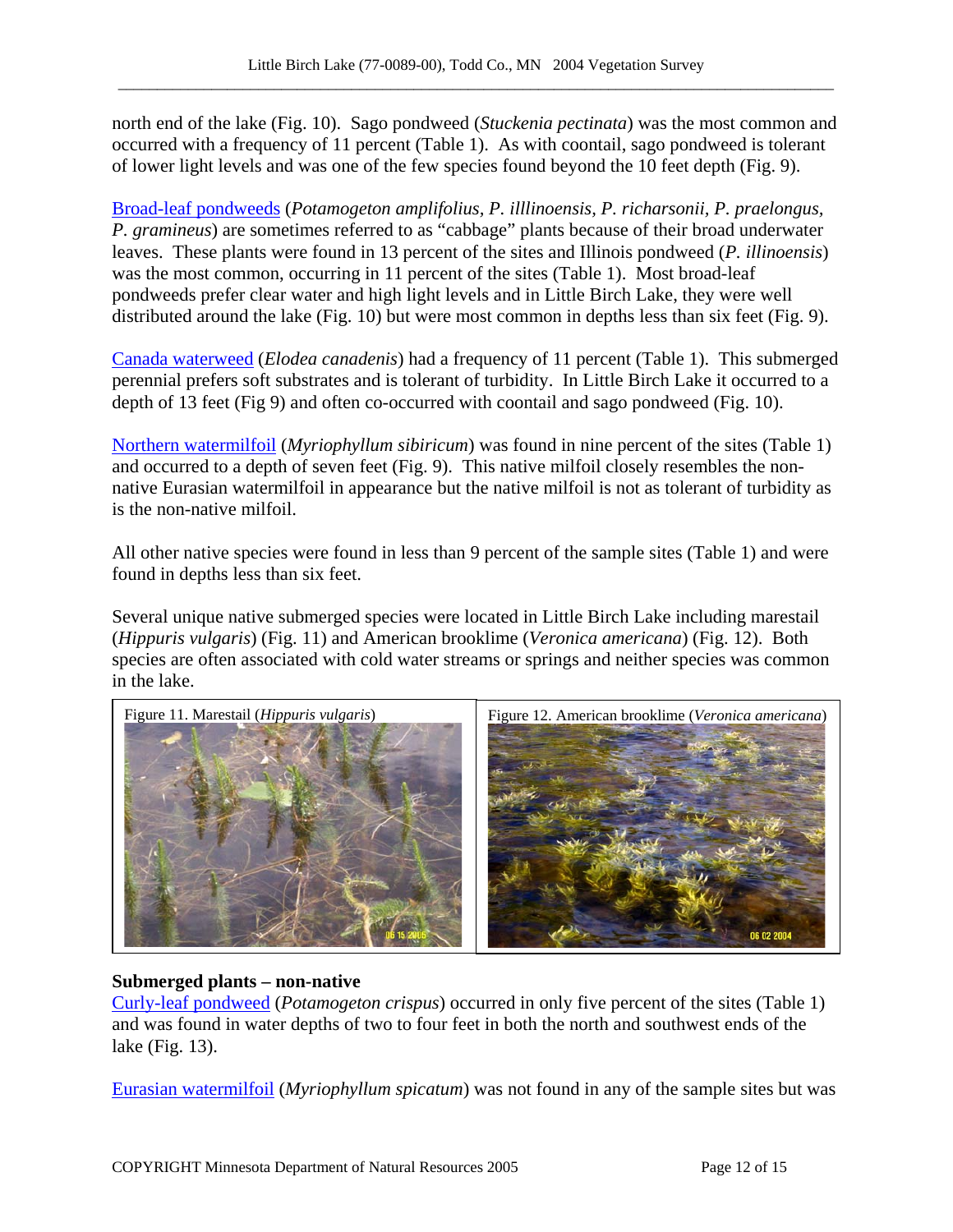

recorded near two of the sample sites in the north bay (Fig. 13). The depth at these sites ranged from three to five feet.

# **Discussion**

Little Birch Lake include a diversity of native plant species that provides critical habitat for fish and invertebrates, buffer the shorelines from wave action, and stabilizes sediments and utilizes nutrients that would otherwise be available for algae. (Click here for more information on: [value of aquatic plants](http://www.dnr.state.mn.us/shorelandmgmt/apg/value.html) ).

The limited amount of shallow water restricts most vegetation growth to the north end of the lake. Further, midsummer algal blooms prevent most aquatic plants from growing beyond the five feet depth. Species that are tolerant of turbidity are able to grow in depths up to 13 feet.

While two non-native species have been confirmed in the lake, neither was abundant during the June 2005 survey. Curly-leaf pondweed has been present in Minnesota for at least 100 years (Moyle and Hotchkiss 1945) and in many lakes it has become the dominant species (Invasive Species Program 2005). Curlyleaf pondweed has a unique life cycle that

may provide a competitive advantage over native species. It is actually dormant during late summer and begins new growth in early fall. Winter foliage is produced and continues to grow under ice (Wehrmeister and Stuckey, 1978). Curly-leaf reaches its maximum growth in May and June, when water temperatures are still too low for most native plant growth. In late spring and early summer, curly-leaf plants form structures called "turions" which are hardened stem tips that break off and fall to the substrate. Turions remain dormant through the summer and germinate into new plants in early fall (Catling and Dobson, 1985). During its peak growth in spring, curly-leaf may reach the water surface at certain depths and create dense mats.

Records indicate that curly-leaf may have been present in Little Birch Lake for as many as 35 years, yet has not become abundant. By comparison, it also occurs in Big Swan Lake (Todd County) where it was found in 64 percent of the sample sites during a June 2004 survey (Perleberg 2005). It is possible that curly-leaf was more abundant in Little Birch Lake in May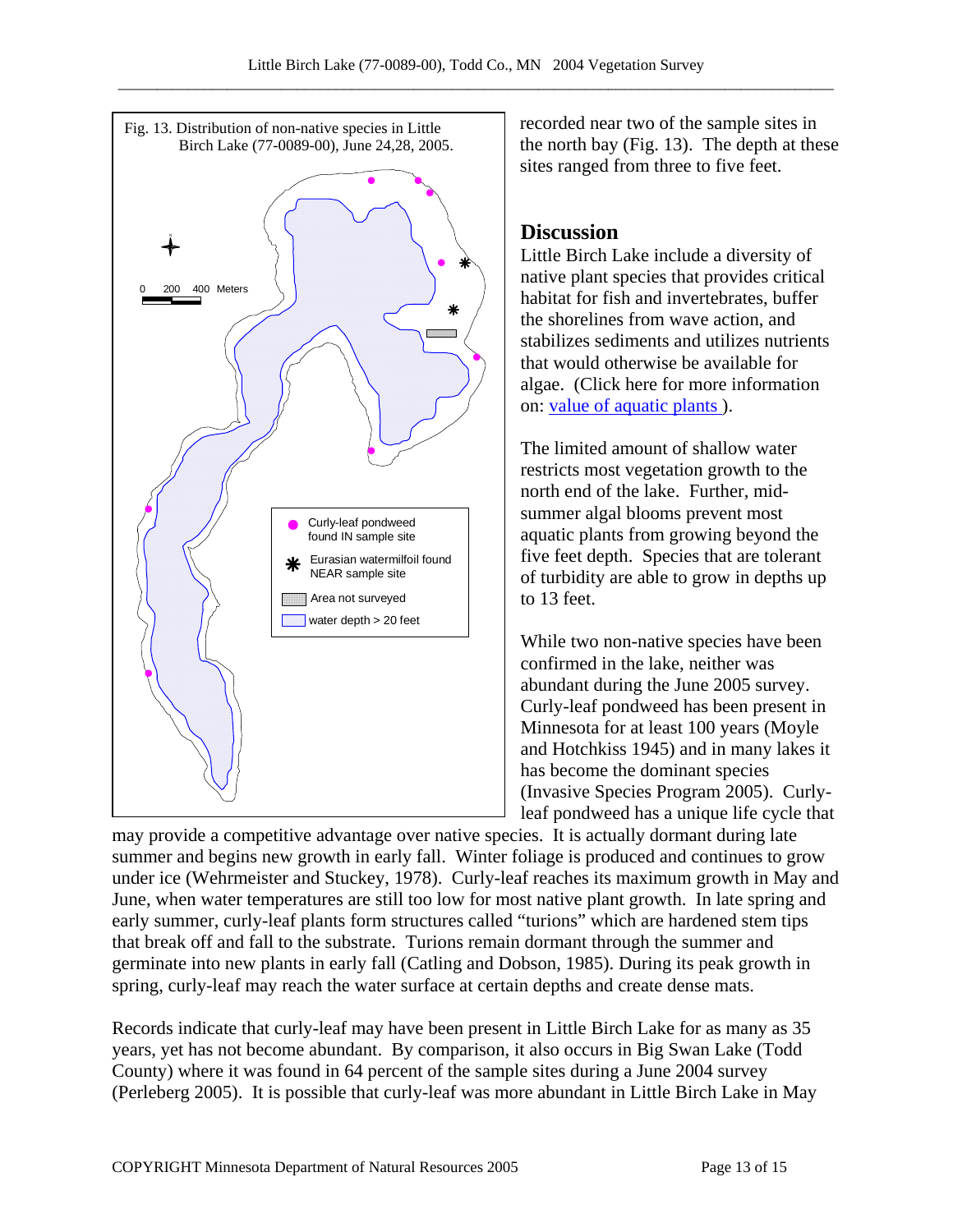and early June, prior to the June 24 and 28, 2005 survey. However, it was still growing in other area lakes during late June and dead plant fragments were not found in Little Birch Lake. Factors that may contribute to the lack of dominance by curly-leaf may include: 1) the presence and abundance of a number of native submerged species that can adequately compete with curlyleaf, and 2) the moderately high water clarity. For more information on management of curlyleaf pondweed see page 51 in this report: [MnDNR Invasive Species Annual Report](http://files.dnr.state.mn.us/ecological_services/invasives/annualreport.pdf).

Eurasian watermilfoil is a more recent invader in Little Birch Lake and it is more difficult to predict how it may impact the lake. During the 2004 survey, it was not a common species. However, areas containing this species have previously been treated with an aquatic herbicide in an effort to control its growth. In general, Eurasian milfoil is expected to grow in areas that support other vegetation, such as the shallow north end of the lake.

## **Monitoring changes in aquatic plant community**

The types and amounts of aquatic vegetation that occur within a lake are influenced by a variety of factors including water clarity and water chemistry. Monitoring change in the aquatic plant community can be helpful in determining whether changes in the lake water quality are occurring and for estimating the quality of vegetation habitat available for fish and wildlife communities. Data from the 2004 vegetation survey can also be used to monitor annual changes in the native and non-native plant species composition. In general, factors that may lead to change in native and non-native aquatic plant communities include:

- Change in water clarity If water clarity in Little Birch Lake increases, submerged vegetation may be more common at depths greater than 10 feet.
- Snow and ice cover

Curly-leaf pondweed, in particular, may fluctuate in abundance in response to snow cover. Many native submerged plants also have the ability to grow under the ice, especially if there is little snow cover and sunlight reaches the lake bottom. In years following low snow cover, and/or a reduced ice-over period, curly-leaf and some native submerged plants may increase in abundance.

- Water temperatures / length of growing season In years with cool spring temperatures, submerged plants may be less abundant than in years with early springs and prolonged warm summer days.
- Natural fluctuation in plant species. Many submerged plants are perennial and regrow in similar locations each year. However, a few species such as wild rice (*Zizania aquatica*) and bushy pondweed (*Najas flexilis*) are annuals and are dependant on the previous years seed set for regeneration.
- Aquatic plant management activities Humans can impact aquatic plant communities directly by destroying vegetation with herbicide or by mechanical means. For information on the laws pertaining to aquatic plant management: [MnDNR APM Program.](http://www.dnr.state.mn.us/ecological_services/apm/index.html) Motorboat activity in vegetated areas can be particularly harmful for species such as wild rice. Shoreline and watershed development can also indirectly influence aquatic plant growth if it results in changes to the overall water quality and clarity. Herbicide and mechanical control of aquatic plants can directly impact the aquatic plant community. Monitoring these control activities can help insure that nontarget species are not negatively impacted.